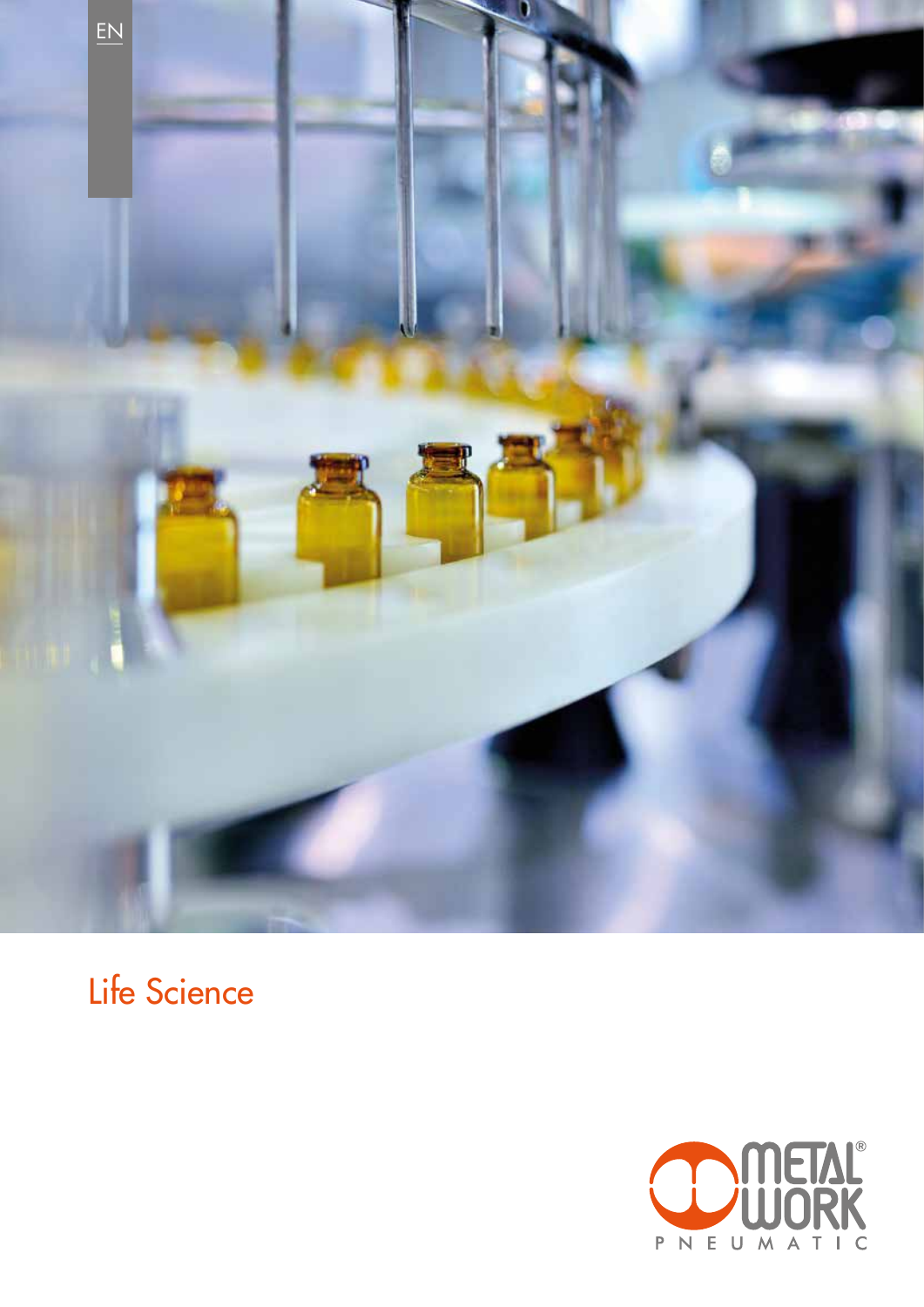# Metal Work Life Science Solutions

Metal Work offers a vast range of electrical and pneumatic automation components for the medical, pharmaceutical and biotechnological industries.

In fact, they have developed a series of specific products for these sectors, which are made using environmentally friendly materials and lubricants, and they also have taken great care with cleaning and packaging.

After many years of direct experience, our specialists can assist you in choosing the right solution or we can design a customized solution that fits your specific needs.

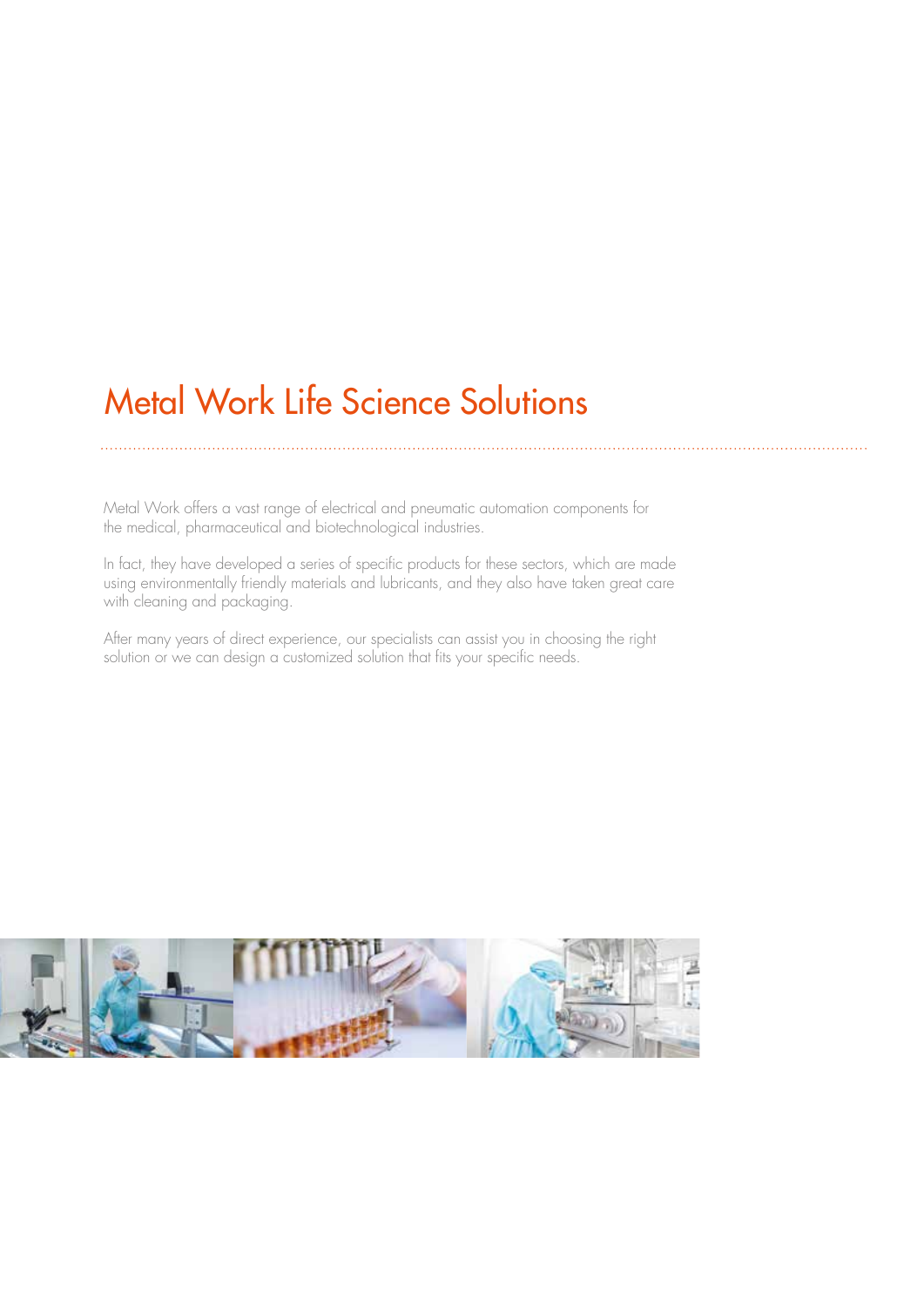

Most of our standard products can be made by following a specific procedure that allows the highest standards of cleaning and by using appropriate materials and lubricants.

In addition, many electro-pneumatic products made by Metal Work, such as proportional regulators in the Regtronic series and valves from the 70 series, the PIV series, and the EB80 and BOXI series can be powered at very low voltage (12 VDC).

#### Pressure regulators



A wide range of pressure regulators can be ordered, also with specific lubricants.



Electronic pressure regulators, for compressed air or inert gases (\*), powered at low voltage.

#### Valves



Single valves and solenoid valve systems, for compressed air or inert gases (\*), controllable at low voltage.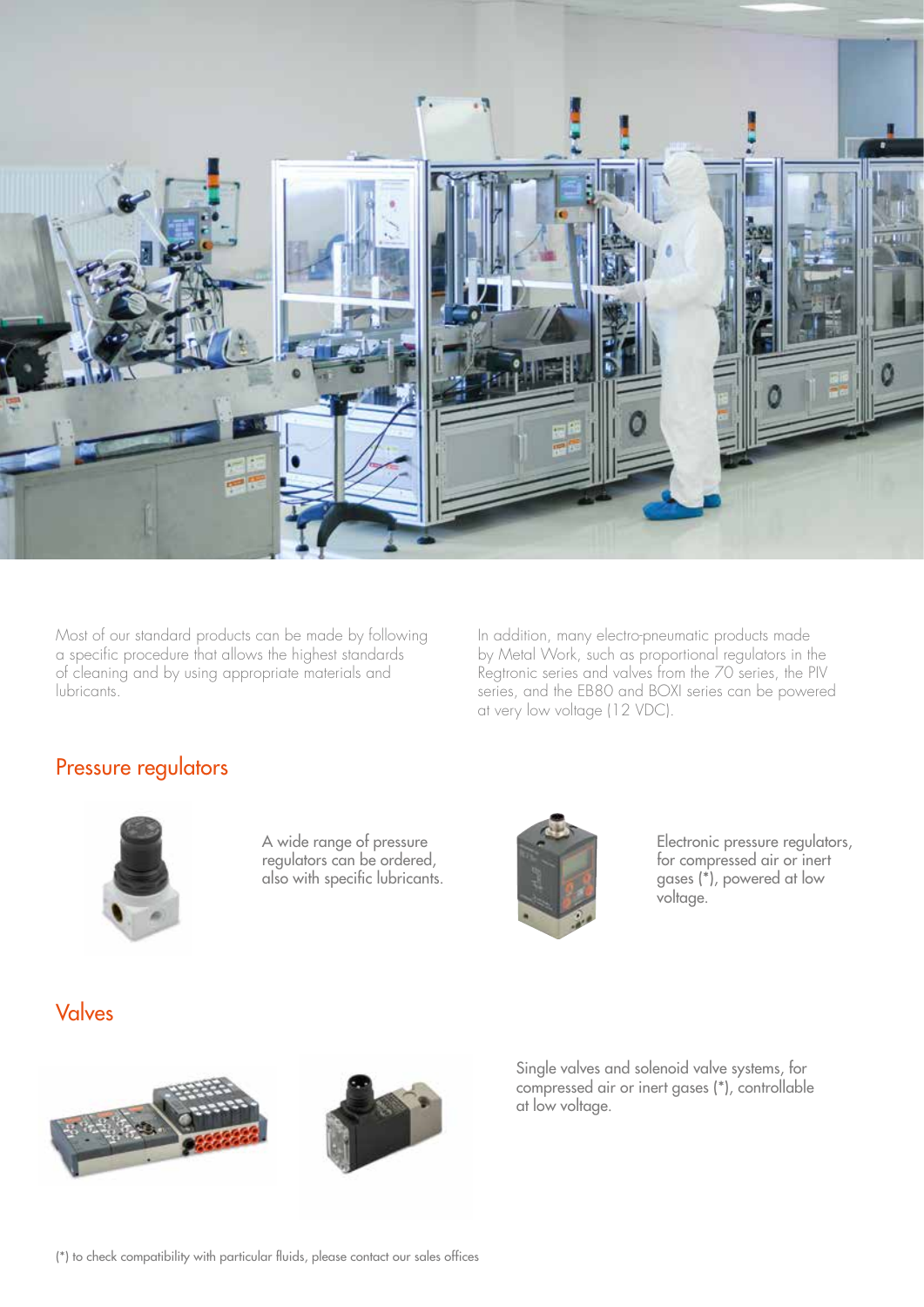

#### **Actuators**



Pneumatic and electric actuators which can be used for automatic handling in laboratories.

## Fittings and accessories



Connection fittings and accessories.